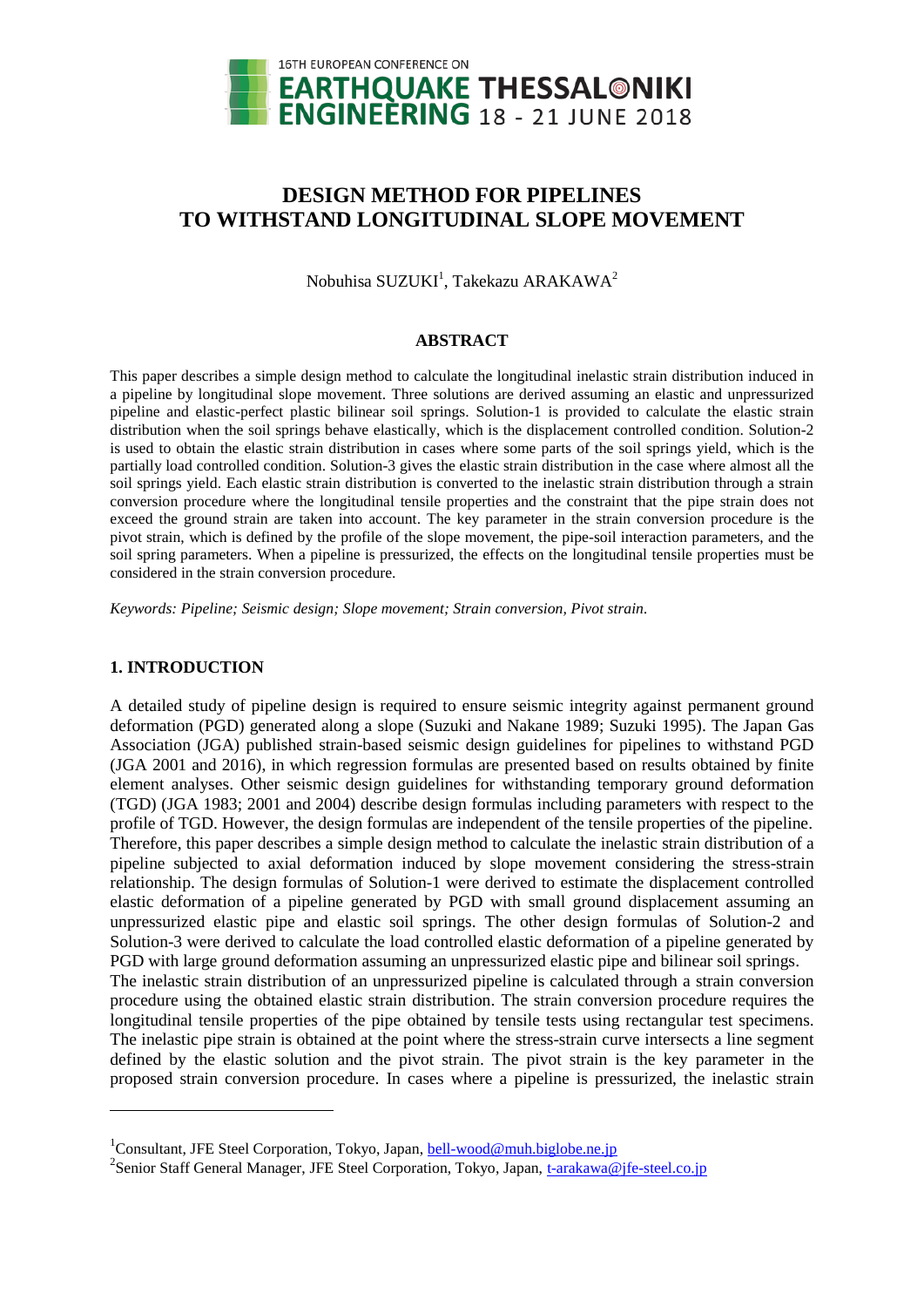distribution is calculated by using the elastic strain distribution and tensile properties considering the effect of pressure.

Validation of Solution-1, Solution-2, and Solution-3 was conducted by comparing results obtained by finite element analyses (FEA). An X65, 24" unpressurized or pressurized pipeline was used for the validation. As the result of this validation, the elastic strain distributions of the pipeline estimated by the solutions coincided closely with the results obtained by FEA assuming elastic deformation of the pipeline. The inelastic strain distributions predicted through the strain conversion procedure also showed excellent agreement with the results of FEA incorporating inelastic deformation of the pipeline.

## **2. ASSUMPTIONS TO SOLVE LONGITUDINAL DEFORMATION OF PIPELINE**

#### *2.1 Longitudinal Slope Movement and Ground Strain*

The longitudinal slope movement along a pipeline is illustrated on the left side in Figure 1, and the displacements are represented as Equation 1. The longitudinal strain distribution generated in the ground is shown on the right side in Figure 1 and is represented as Equation 2. The maximum compressive strain of the ground appears at  $x=L/4$ , as represented in Equation 3. The maximum tensile strain is found at *x=-L/4* and is expressed as Equation 4. This kind of slope movement can be observed in liquefied areas or mountainous areas (Suzuki 1989; 1995 and 2014).



Figure 1. Longitudinal displacement (left) and longitudinal strain distribution (right) of ground caused by longitudinal slope movement

$$
u^G(x) = \left\{ I + \cos\left(\frac{2\pi}{L}x\right) \right\} \frac{u_{\text{max}}^G}{2}
$$
 (1)

$$
\varepsilon^{G}(x) = -\frac{\pi}{L} u_{\max}^{G} \sin\left(\frac{2\pi}{L}x\right) \tag{2}
$$

$$
\varepsilon_{\min}^G = \varepsilon^G(\frac{L}{4}) = -\frac{\pi}{L}u_{\max}^G\tag{3}
$$

$$
\varepsilon_{\text{max}}^G = \varepsilon^G(-\frac{L}{4}) = \frac{\pi}{L} u_{\text{max}}^G \tag{4}
$$

Where,  $u_{max}^G$  is a maximum ground displacement, *L* is a wavelength, and  $u^G(x)$  and  $\varepsilon^G(x)$  represent the displacement and strain distributions of the ground in the longitudinal direction, respectively. In addition,  $\varepsilon_{min}^G$  means the maximum compressive strain and  $\varepsilon_{max}^G$  is the maximum tensile strain.

#### *2.2 Geometry and Tensile Properties of Pipeline*

It is assumed that a pipeline having an infinite length is laid downward along a slope, as illustrated in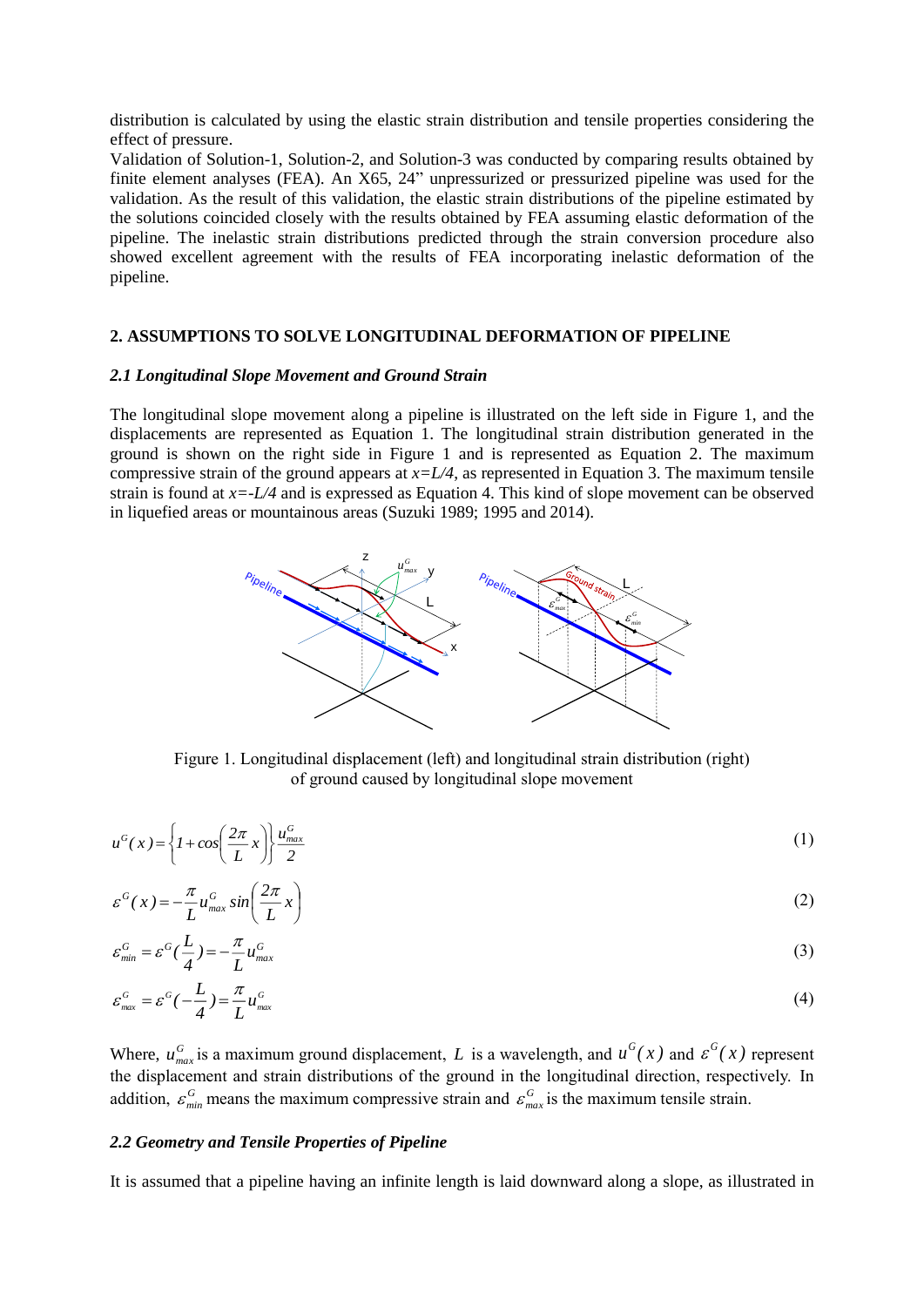Figure 1. It is also assumed that the pipeline is elastic and unpressurized and has uniform dimensions. In addition, the burial depth of the pipeline is constant and the surrounding soils have uniform soil spring properties.

# *2.3 Pipe-Soil Interaction in Longitudinal Direction*

The longitudinal soil spring properties are idealized by the elastic and perfect-plastic model represented in Figure 2 (JGA 1983, ASCE 1984).



Longitudinal relative displacement : (*<sup>u</sup> <sup>G</sup>-u P )*

Figure 2. Soil spring properties in longitudinal direction

Herein,  $u^G$  and  $u^P$  mean the longitudinal displacement of the ground and pipeline, respectively. And K expresses the elastic soil spring constant in the longitudinal direction, and  $u_{cr}^G$  represents the critical displacement of the elastic soil spring. Moreover, the soil spring yields when the relative displacement  $(u^G - u^P)$  exceeds  $(u^G - u^P)_{cr}$ , and the soil spring achieves a constant frictional force  $K(u^G - u^P)_{cr}$  loaded on the pipeline in the longitudinal direction.

# **3. LONGITUDINAL DEFORMATION OF UNPRESSURIZED ELASTIC PIPELINE**

# *3.1 Solution-1: Deformation of Elastic Pipeline Supported by Elastic Soil Springs*

The differential equation representing the longitudinal deformation of an elastic and unpressurized pipeline is expressed as Equation 5 (Kuesel 1969, JGA 1983, ASCE 1984).

$$
\frac{d^2u^{PE}(x)}{dx^2} = -\alpha^2\left(u^G(x) - u^{PE}(x)\right)
$$
\n(5)

Where,  $u^{PE}(x)$  and  $u^{G}(x)$  represent the longitudinal deformations of an elastic pipe and the ground, respectively. *E* means Young's modulus, *A* expresses the section area of the pipe, and *K* is the elastic soil spring constant per unit length of the pipe. In addition,  $\alpha$  is the pipe-soil interaction parameter in the longitudinal direction and is represented as  $\alpha = (K/EA)^{1/2}$ , and *EA* means the axial rigidity. The elastic spring constant *K* is expressed as  $K=\pi Dk$ , where *D* and *k* are the pipe diameter and the elastic soil spring constant per unit area, respectively.

As long as the soil springs behave elastically, Equation 6 is satisfied spontaneously at  $x=0$ , the origin of the coordinate. Inserting the ground displacement expressed as Equation 1 into Equation 5, the stress and strain of the pipeline are obtained as Equations 7 and 8, respectively, in terms of the conversion factor *F<sup>s</sup>* , as represented in Equation 9. Equation 10 was obtained considering Equation 6, which distinguishes the displacement controlled condition from the load controlled condition. Equation 10 was transformed into Equation 11, which is useful to calculate the maximum ground displacement less than that when the soil springs behave elastically.

$$
u^G(0) - u^{PE}(0) \le u_{cr}^G \tag{6}
$$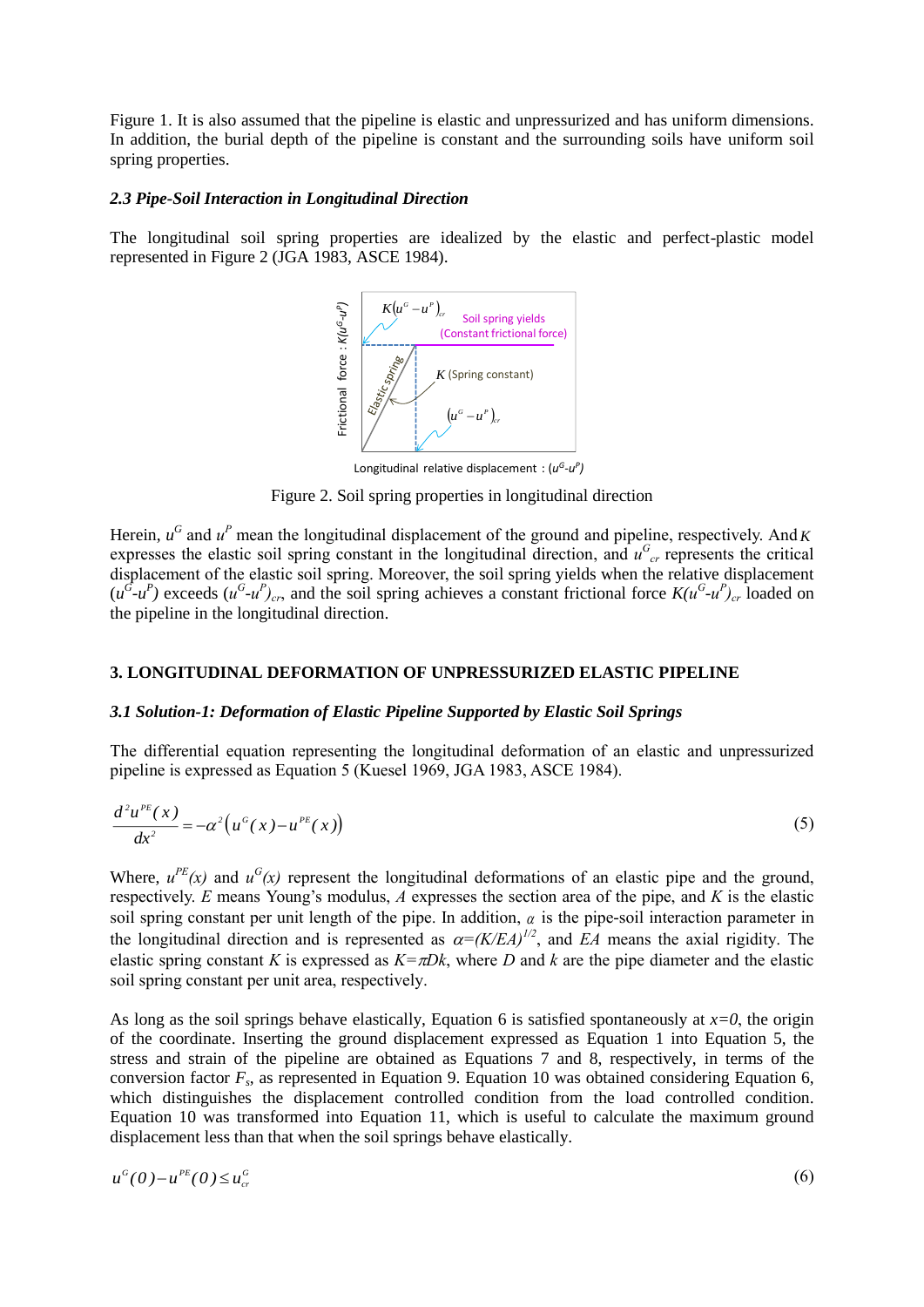$$
u^{EP}(x) = \left[1 + F_s \left\{ \cos\left(\frac{2\pi}{L}x\right) - \left(\frac{2\pi}{L}\right)^2 e^{-\alpha L/2} \cosh(\alpha x) \right\} \right] \frac{u_{\text{max}}^G}{2} \qquad \left(-\frac{L}{2} \le x \le \frac{L}{2}\right) \tag{7}
$$

$$
\varepsilon^{PE}(x) = -F_s \left\{ \sin\left(\frac{2\pi}{L}x\right) + \frac{2\pi}{\alpha L} e^{-\alpha L/2} \sinh(\alpha x) \right\} \frac{\pi}{L} u_{\text{max}}^G \qquad \qquad \left( -\frac{L}{2} \le x \le \frac{L}{2} \right) \tag{8}
$$

$$
F_s = \frac{1}{1 + (2\pi/\alpha L)^2} \tag{9}
$$

$$
\left\{ \left( I + e^{-\alpha L/2} \right) \frac{u_{\text{max}}^G}{2u_{\text{cr}}^G} - I \right\}^{1/2} \le \frac{\alpha L}{2\pi} \tag{10}
$$

$$
u_{\text{max}}^G \le u_{\text{elastic}}^G = \frac{2u_{\text{cr}}^G}{\left(I - F_s\right)\left(I + e^{-\alpha t/2}\right)}\tag{11}
$$

Where,  $u^{PE}(x)$  *and*  $\varepsilon^{PE}(x)$  represent the longitudinal stress and strain distributions of the elastic pipe, respectively, and  $F<sub>s</sub>$  is a conversion factor.

The displacements of the ground and pipeline are plotted in Figure 3, where the two lines intersect at  $x=L_{\text{cross}(E)}$  and *-L*<sub>cros(E)</sub>.  $L_{\text{cross}(E)}$  is calculated by using Equation 13, which was derived by substituting the displacement distribution function into Equation 12. Equation 13 is a nonlinear equation but can be transformed into a linear equation as represented by Equation 14, which explains that *Lcros(E)* is larger than  $L/4$  and the difference between the two depends on the pipe-soil interaction parameter  $\alpha$ . A maximum longitudinal compressive strain is generated at  $x=L_{cross(E)}$  and a maximum longitudinal tensile strain occurs at *x=-Lcros(E)*.



Figure 3. Displacement controlled deformation model of longitudinal slope movement

$$
u^G(\pm L_{\text{cross}(E)}) = u^{PE}(\pm L_{\text{cross}(E)})
$$
\n<sup>(12)</sup>

$$
cos\left(\frac{2\pi}{L}L_{\text{cros}(E)}\right) + e^{-\alpha L/2} cosh(\alpha L_{\text{cros}(E)}) = 0
$$
\n(13)

$$
L_{\text{cross}(E)} = 0.2466L + \frac{0.1345}{\alpha} \approx \frac{L}{4} + \frac{0.1345}{\alpha}
$$
\n(14)

#### *3.2 Solution-2: Deformation of Elastic Pipeline Constrained by Bilinear Soil Springs*

When the maximum ground displacement of longitudinal slope movement increases and the soil springs tend to yield with the range  $-L_{slip} \le x \le L_{slip}$ , as illustrated in Figure 4, it is recognized that a pipeline deforms in the partially load controlled condition. The length of the elastic soil spring zone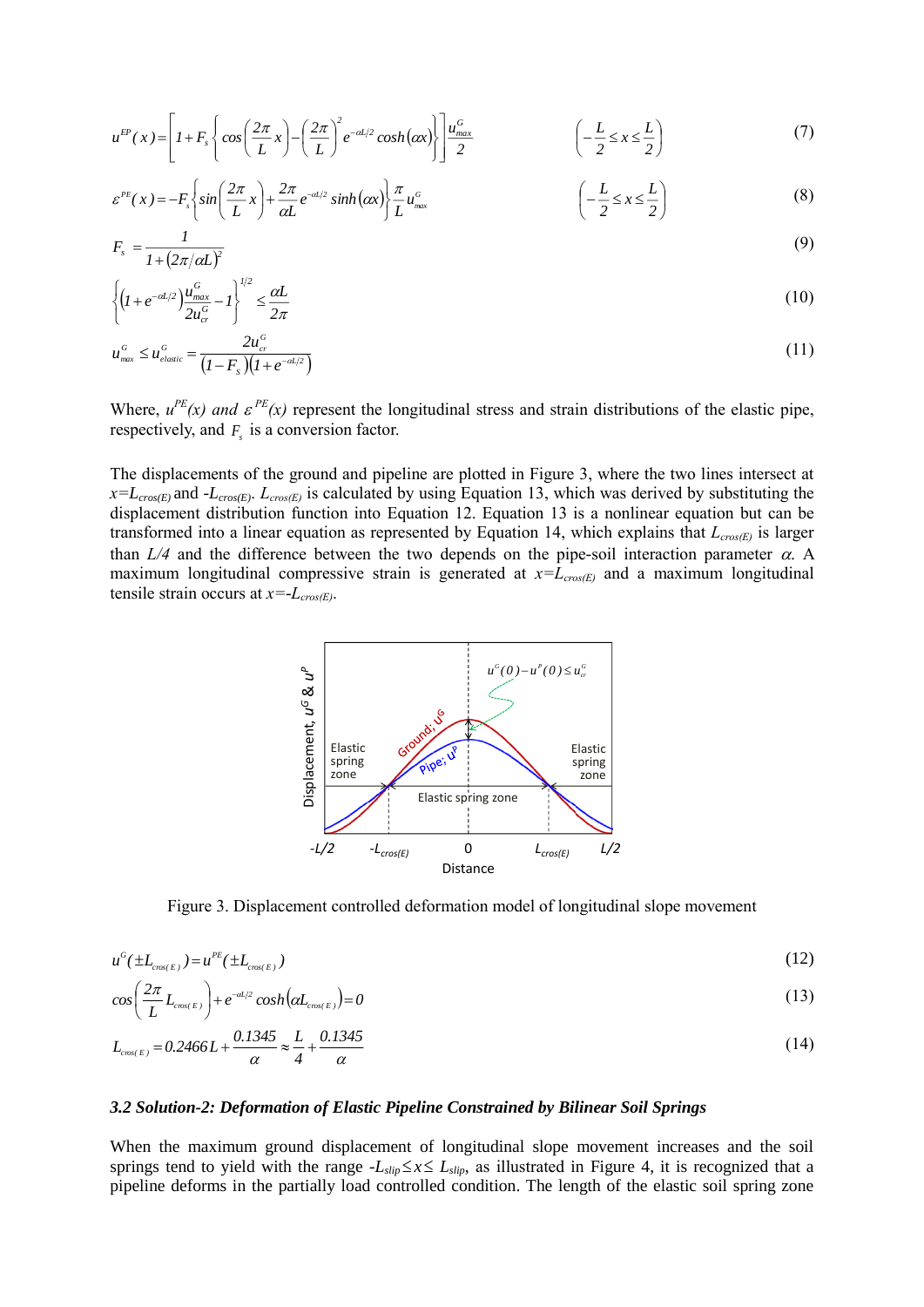*Lelas* is represented as *Lcros-Lslip*.

Equations 15, 16, and 17 are the complementary expressions of Equations 6, 10, and 11, respectively. Equation 15 expresses the fact that the relative displacement at  $x = 0$  is larger than the critical displacement of the soil springs  $u_{cr}^G$ . Therefore, Equation 16 or 17 is used to distinguish the load controlled condition from the displacement controlled condition. In cases where  $\alpha L$ ,  $u_{cr}^G$ ,  $u_{max}^G$ ,  $u_{elastic}^G$ and  $F_s$  satisfy Equations 16 and 17, the soil springs remain elastic with the ranges  $-L_{cross} \le x \le -L_{slip}$  and  $L_{slip} \leq x \leq L_{cross}$  and yield over the range  $-L_{slip} \leq x \leq L_{slip}$ , as shown in Figure 4.

$$
u_{cr}^G \leq u^G(0) - u^{PE}(0) \tag{15}
$$

$$
\frac{\alpha L}{2\pi} \le \left\{ \left( 1 + e^{-\alpha L/2} \right) \frac{u_{\text{max}}^G}{2u_{\text{cr}}^G} - 1 \right\}^{1/2} \tag{16}
$$

$$
\frac{2u_{cr}^G}{\left(I - F_s\right)\left(I + e^{-\alpha I/2}\right)} = u_{elastic}^G \le u_{max}^G \tag{17}
$$



Figure 4. Partially load controlled deformation model of longitudinal slope movement

In order to derive Solution-2, it is necessary to calculate *Lcros* first by Equation 13. However, it is obvious that Equation 13 is independent of the maximum ground displacement  $u_{\text{max}}^G$ , and  $L_{\text{cross}}$  is always equal to  $L_{\text{cross}(E)}$ . Actually, as it is recognized that  $L_{\text{cross}}$  tends to increase with increasing  $u_{\text{max}}^G$ any amount of attentive effort to derive an analytical solution would be in vain (Suzuki 1995). The most practical way to improve the elastic solution of Solution-2 is to consider the results of FEA.



Figure 5. Variations of  $_{N}L_{cross}$ ,  $_{N}L_{slip}$  and  $_{N}L_{elas}$  with respect to  $_{N}u_{max}^{G}$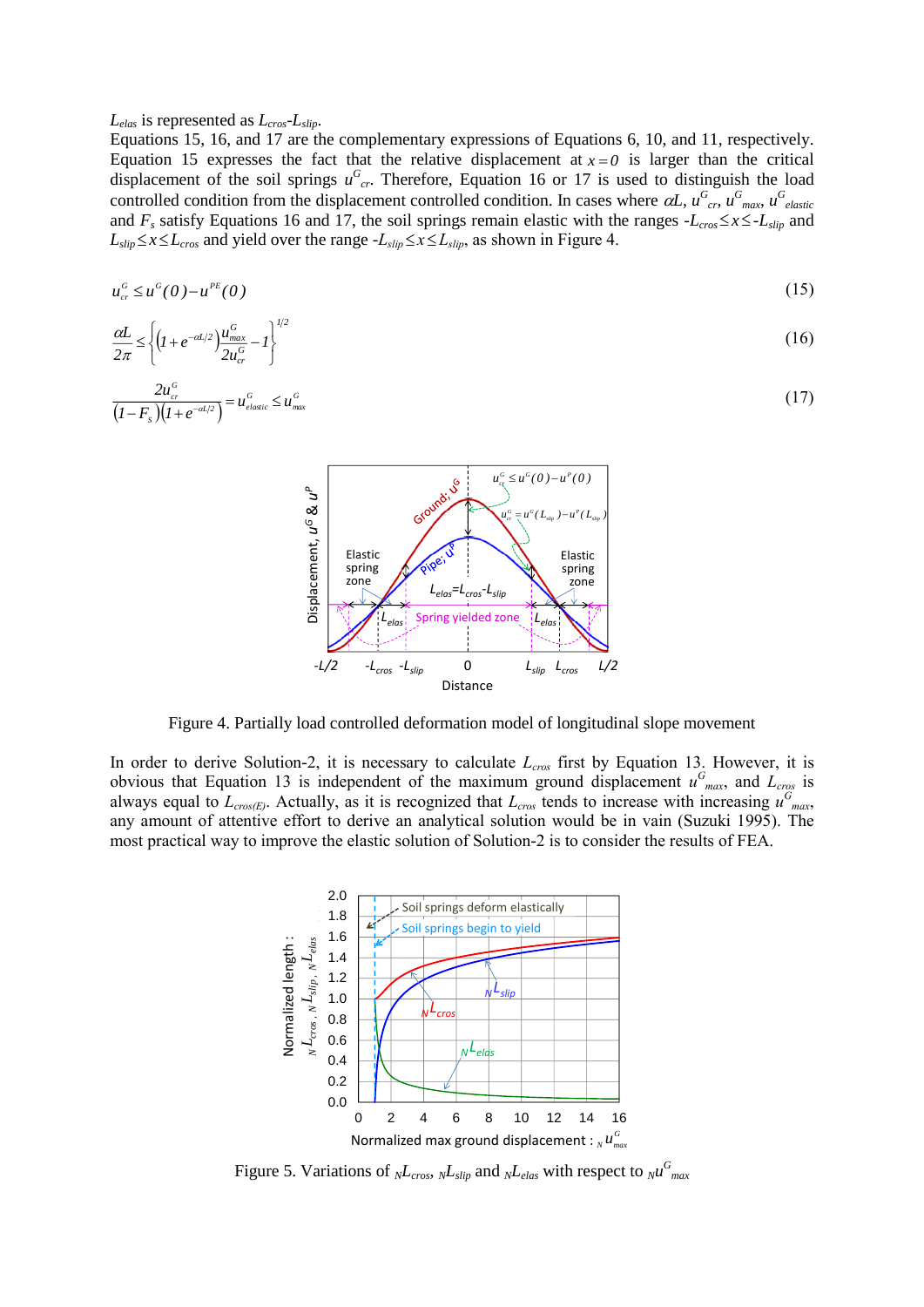The normalized lengths  $_{N}L_{cross}$  (= $L_{cross}(E)$ ),  $_{N}L_{slip}$  (= $L_{slip}/L_{cross}(E)$ ) and  $_{N}L_{elas}$  (= $_{N}L_{cross}N_{slip}$ ) obtained by FEA are represented in terms of the normalized maximum ground displacement  $_M^{Gmax}$  (= $u_{\max}^{G} / u_{\text{elastic}}^{G}$ ) in Figure 5 (Suzuki 1995 and 2014). The regression formulas expressing *NLcros* and *NLslip* were obtained as Equations 18 and 19, respectively. It is clearly recognized in Figure 5 that *NLslip* increases quickly and approaches  $_{N}L_{cross}$  as  $_{N}u_{max}$  increases. In other words,  $_{N}L_{elas}$  suddenly drops immediately after the occurrence of the slip zone and tends to be small and stable when  $_{N}u_{max}^{G}$  exceeds 6.0.

$$
{}_{N}L_{\text{cros}} = \frac{0.7292 \left( {}_{N} u_{\text{max}}^{\text{G}} \right)^{2} + 0.1532 \left( {}_{N} u_{\text{max}}^{\text{G}} \right)}{3.043 \left( {}_{N} u_{\text{max}}^{\text{G}} \right)^{1.666} + 2.976}
$$
(18)

$$
_{N}L_{\text{slip}} = \frac{-0.01449 \left( _{N} u_{\text{max}}^{G} \right)^{2} + 2.564 \left( _{N} u_{\text{max}}^{G} \right)}{2.336 \left( _{N} u_{\text{max}}^{G} \right)^{0.8317} + 0.5385}
$$
(19)

Here, the normalized parameters  $_{N}L_{cross}$ ,  $_{N}L_{slip}$ ,  $_{N}L_{elas}$ , and  $_{N}u_{max}^G$  correspond to  $L_{cross}(E)$ ,  $L_{slip}/L_{cross(E)}$ ,  $L_{elas}/L_{cross(E)}$ , and  $u_{max}^G/u_{elas}^G$ , respectively.

If we assume a maximum ground displacement  $u_{max}^G$ , it is possible to estimate  $L_{cross}$  and  $L_{slip}$  by Equations 18 and 19, respectively. Therefore, the strain distribution  $\varepsilon^{PE}(x)$  with the range  $-L_{slip} \le x \le$  $L_{slip}$  of a pipeline is calculated by Equation 20 (Suzuki 1995), and the strain distributions  $\varepsilon^{PE}(x)$  with the ranges  $-L_{\text{cros}} \le x \le -L_{\text{slip}}$  and  $-L_{\text{cros}} \le x \le -L_{\text{slip}}$  are calculated by Equations 21 and 22. In addition, Equation 23, a second order polynomial, can be used to plot the strain distributions in place of Equations 21 and 22.

$$
\varepsilon^{PE}(x) = -\alpha^2 u_{cr}^G x \tag{20}
$$

$$
\varepsilon^{PE}(x) = -\alpha^2 \Big[ \left\{ U_R(x) - U_R(L_{\rm dip}) \right\} + u_{cr}^G L_{\rm dip} \Big] \qquad \qquad \left( -L_{\rm rms} \le x \le -L_{\rm dip}, L_{\rm dip} \le x \le L_{\rm rms} \right) \tag{21}
$$

$$
U_R(x) = (I - F_s) \left\{ \sin\left(\frac{2\pi}{L}x\right) + \frac{2\pi}{\alpha L} e^{-\alpha L/2} \sinh(\alpha x) \right\} \frac{L u_{\text{max}}^G}{4\pi} \tag{22}
$$

$$
\varepsilon^{PE}(x) = -\frac{\alpha^2 u_{cr}^G}{2} \left\{ \frac{(x - L_{\text{cros}})^2}{(L_{\text{slip}} - L_{\text{cros}})} + L_{\text{slip}} + L_{\text{cros}} \right\} \qquad \qquad (-L_{\text{cros}} \le x \le -L_{\text{slip}}, L_{\text{slip}} \le x \le L_{\text{cros}}) \qquad (23)
$$

#### *3.3 Solution-3: Deformation of Elastic Pipeline Constrained by Yielded Soil Springs*

In case the maximum ground displacement of longitudinal slope movement increases and the soil springs yield over the entire length of the longitudinal slope movement, *Lcros* and *Lslip* gradually increase and *Lslip* reaches *Lcros*, as shown in Figure 6.



Figure 6. Load controlled deformation model of longitudinal slope movement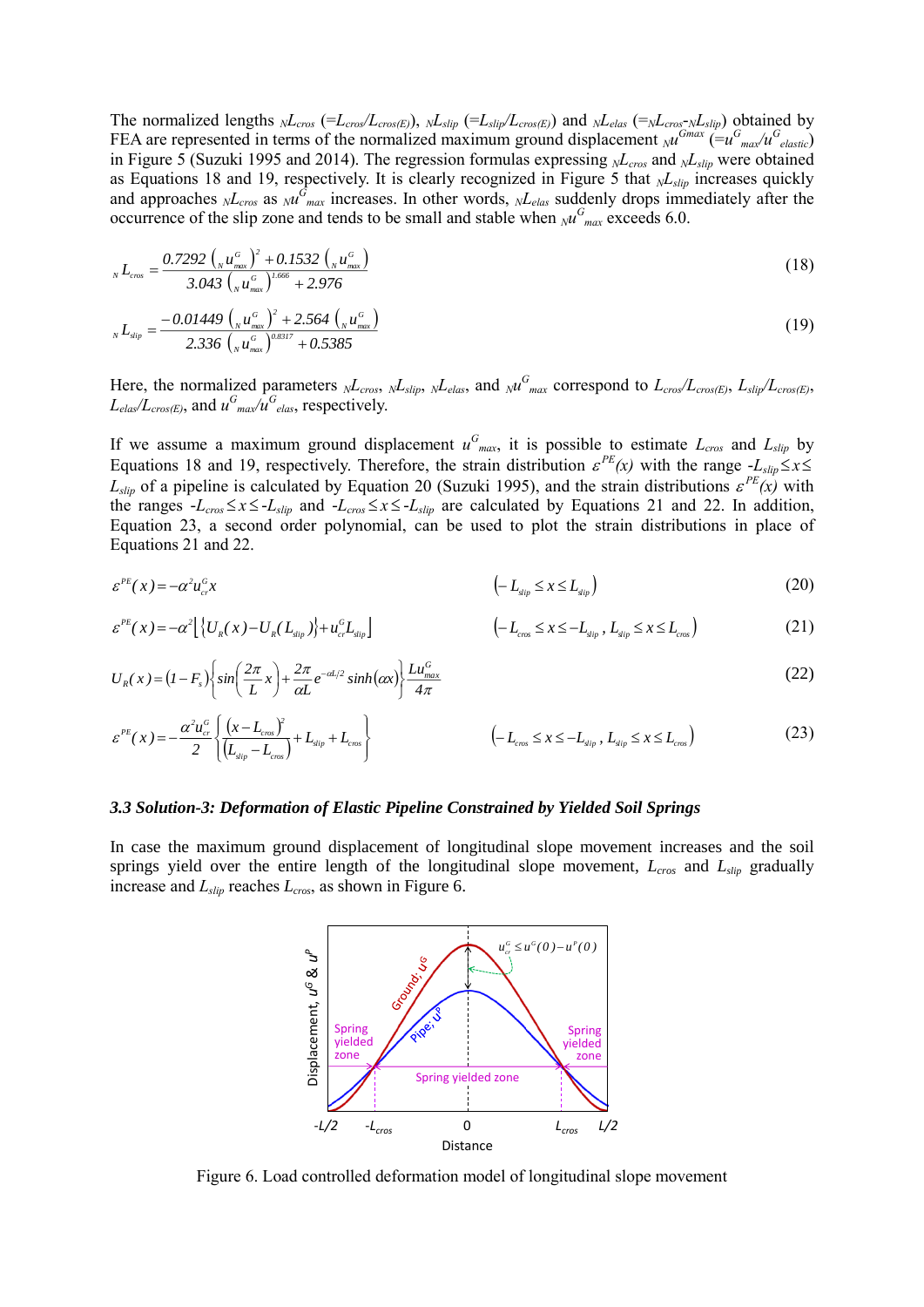Figure 5 is useful to explain the variations of the normalized lengths  $N_{cross}$ ,  $N_{slip}$  and  $N_{relas}$ , as it represents the normalized gap between the two lines and the normalized length of the elastic spring zone. Figure 5 clarifies the fact that  $_{N}L_{elas}$  tends to be smaller than 0.1 when  $_{N}u_{max}^G$  is larger than 6.0. In these cases, it is recognized that a pipeline deforms in the load-controlled condition.

In the case of load controlled elastic deformation, it is assumed that all the soil springs yield with the range  $-L/2 \le x \le L/2$ . Therefore, the strain distribution of a pipeline with the range  $-L_{cross} \le x \le L_{cross}$  is represented as Equation 24. A maximum compressive strain occurs at *x=Lcros*, and a maximum tensile strain is generated at *x=-Lcros*.

$$
\varepsilon^{\mu}(\mathbf{x}) = -\alpha^2 u_{cr}^G \mathbf{x} \tag{24}
$$

### **4. STRAIN CONVERSION PROCEDURE TO PREDICT INELASTIC PIPE STRAIN**

#### *4.1 Inelastic Longitudinal Strain of Unpressurized Pipeline*

Figure 7 explains a new calculation method to estimate inelastic pipe strain by using the elastic stress or elastic strain obtained by the elastic solutions proposed in this paper. Equation 25 represents the power law relationship between the stress and the amount of plastic strain. The total stress and strain relationship is expressed as Equation 26 (Ramberg and Osgood 1943).

An elastic solution is plotted on the left in Figure 7. The inelastic pipe strain is obtained at the point where the stress-strain curve intersects the segment defined by the elastic solution and a pivot at  $\varepsilon = \varepsilon_{\text{div}}$ , which is an intercept on the horizontal axis. The segment is expressed as Equation 27, where *m* and *b* are the gradient and the intercept on the vertical axis, respectively. The open rectangle represents the intercept of the stress-strain curve and the segment, and the inelastic stress and strain are the solution to be obtained.

Inserting Equation 27 into Equation 26, we obtain Equation 28, where the pipe stress  $\sigma^{PI}$  is the unknown parameter and the pivot strain  $\varepsilon_{piv}$  is defined as Equation 29. The inelastic pipe strain  $\varepsilon^{PI}$  can be estimated by inserting  $\sigma^{PI}$  into Equation 30. Finally, it is necessary to check whether  $\varepsilon^{PI}$  is an appropriate solution by comparing the ground strain  $\varepsilon^G$ . If  $\varepsilon^{PI}$  is smaller than  $\varepsilon^G$ ,  $\varepsilon^{PI}$  can be adopted as the solution; otherwise,  $\varepsilon^{PI}$  is replaced with  $\varepsilon^G$  on the grounds that the pipe strain does not exceed the ground strain. The former and latter cases are shown schematically on the left and right in Figure 7, respectively. The final step of the strain conversion procedure is expressed as Equation 31.



Figure 7. Calculation method of inelastic pipe strain of unpressurized pipe

$$
\sigma = K \varepsilon_p^n \tag{25}
$$

$$
\varepsilon = \frac{\sigma}{F} + \varepsilon_{\rho 0} \left( \frac{\sigma}{\sigma} \right)^N \tag{26}
$$

$$
E^{\mu\nu}(\sigma_{\theta})
$$
  
\n
$$
\sigma = m\varepsilon + b \tag{27}
$$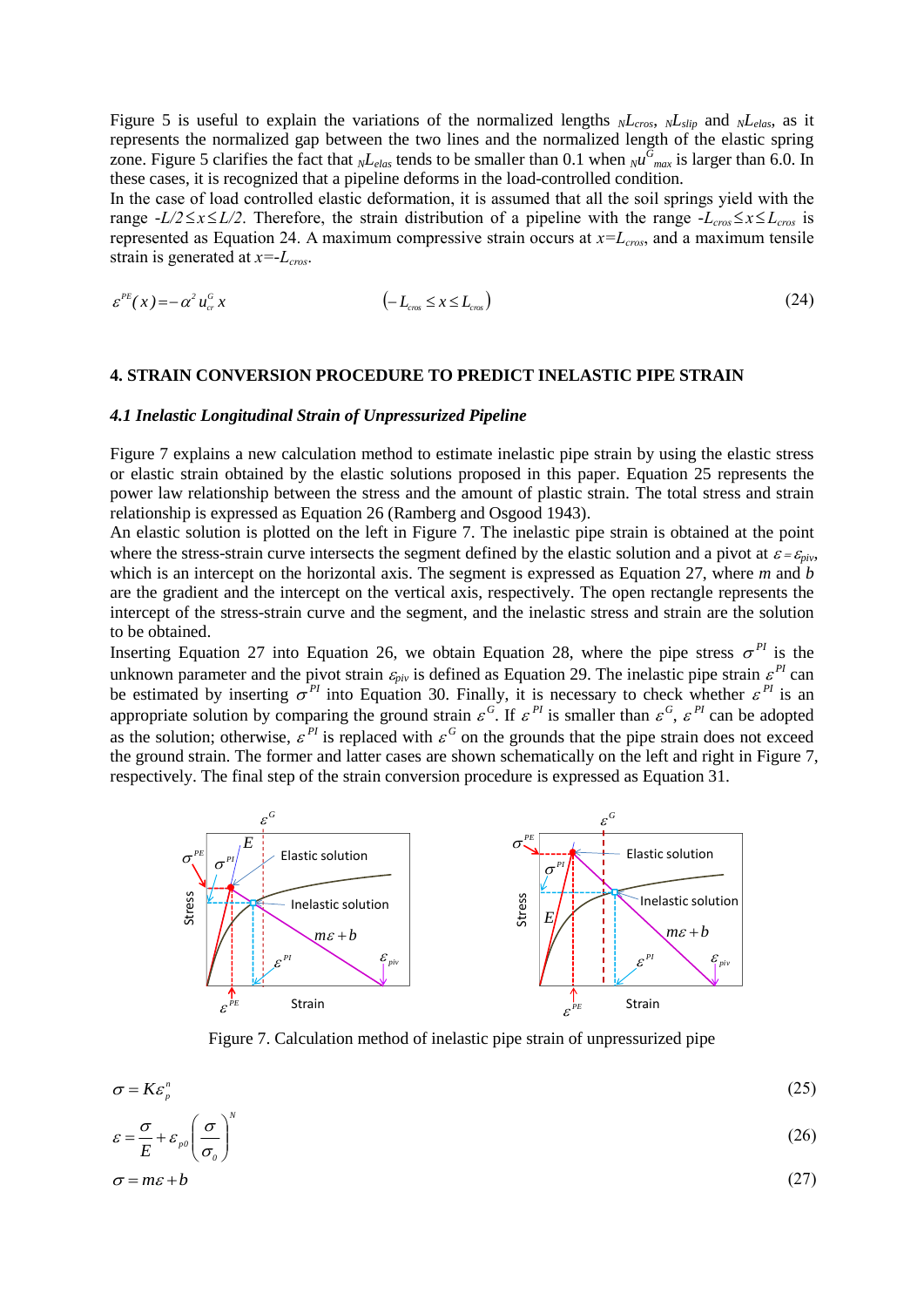$$
\varepsilon^{PE} = \frac{\sigma^{PI}}{E} + \frac{\varepsilon^{PE}}{\varepsilon_{piv}} \varepsilon_{\rho 0} \left( \frac{\sigma^{PI}}{\sigma_0} \right)^N \tag{28}
$$

$$
\varepsilon_{\scriptscriptstyle \pi\scriptscriptstyle \rm inv} = \frac{u_{\scriptscriptstyle \rm max}^{\scriptscriptstyle G}}{u_{\scriptscriptstyle \rm elastic}^{\scriptscriptstyle G}} \varepsilon_{\scriptscriptstyle \rm max}^{\scriptscriptstyle G} = \frac{\left(u_{\scriptscriptstyle \rm max}^{\scriptscriptstyle G}\right)^2}{u_{\scriptscriptstyle \rm elastic}^{\scriptscriptstyle G}} \frac{\pi}{L}
$$
\n(29)

$$
\varepsilon^{PI} = \frac{\sigma^{PI}}{E} + \varepsilon_{p0} \left( \frac{\sigma^{PI}}{\sigma_0} \right)^N \tag{30}
$$

$$
\varepsilon^{p} = sign[\varepsilon^{p} ] min[\varepsilon^{p} ], |\varepsilon^{c} |] \tag{31}
$$

Where, *m* and *b* are the gradient and the intercept on the vertical axis of the segment, respectively, and  $\varepsilon_{p0}$  is represented as  $\varepsilon_{p0} = \varepsilon_0 \cdot \sigma_0 / E$ ,  $\varepsilon_{piv}$  is the pivot strain, *n* is the strain hardening exponent, and  $N = 1/n$ .

# *4.2 Inelastic Longitudinal Strain of Pressurized Pipeline*

The red line in Figure 8 represents the elastic deformation of an unpressurized pipe as calculated in accordance with an appropriate elastic solution. The segment is defined between the elastic solution and the pivot strain  $\varepsilon_{piv}$ . The stress-strain curves shown in green and blue represent the axial deformation of a pressurized pipe subjected to axial compression and tension, respectively. The inelastic pipe strain will be found as the strain at the point of intersection of the segment and the stress-strain curve.



Figure 8. Calculation method of inelastic pipe strain of pressurized pipe

## **5. VALIDATION OF PROPOSED CALCULATION METHOD**

#### *5.1 Pipe Dimensions, Pipe Grade, Tensile Properties, and Pressure*

An X65, 24" pipeline was taken as the validation model. As the thickness was assumed to be 10.2 mm, the diameter to thickness ratio D/t was 59.8. The pipeline was unpressurized or pressurized to 60% SMYS. The stress-strain curves representing the compressive and tensile deformations of the unpressurized pipes are represented in Figure 9, where the yield strength  $\sigma_0$  of 450.0 MPa and the strain hardening exponent *n* of 0.05 were employed.

The stress-strain curves of the pressurized pipes were obtained by FEA and are also expressed in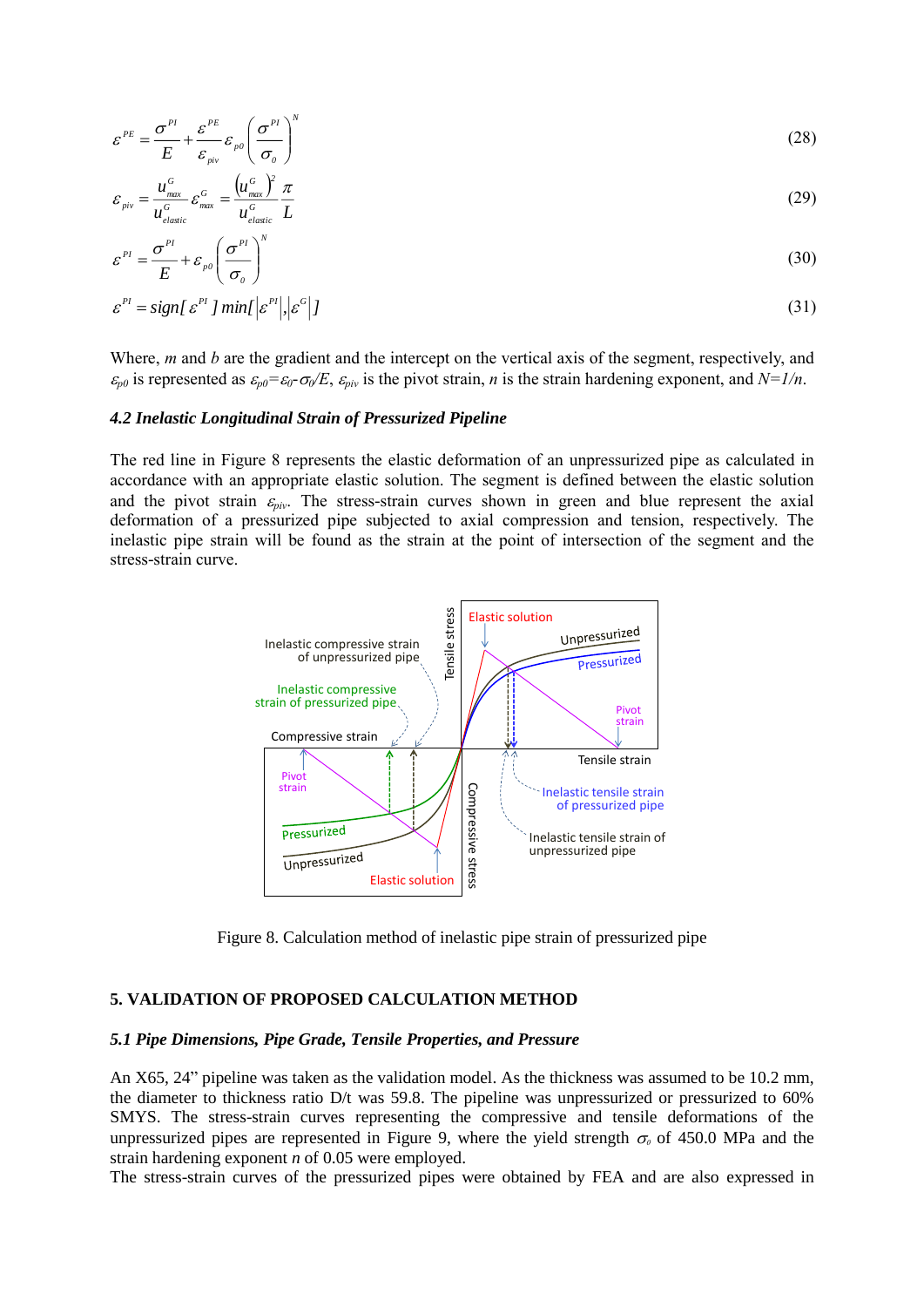Figure 9. As shown in the figure, the stress-strain curve for the tensile deformation of the pressurized pipe is almost the same as that of the unpressurized pipe. On the other hand, the stress-strain curve expressing compressive deformation tends to be smaller than that of the unpressurized pipe. In this case, the yield strength  $\sigma_0$  and strain hardening exponent *n* became 343.1 MPa and 0.0684, respectively.



Figure 9. Stress-strain curves of X65 grade pipe

## *5.2 Slope Movement and Longitudinal Soil Springs*

The slope movement is illustrated in Figure 10, and the ground displacement is represented by Equation 1. It was assumed that the length of the sliding zone is 100 m and the maximum displacement of the ground increases up to 100 cm. The elastic soil spring constant per unit area *k* of 0.0981MPa/cm and the yield displacement  $u_{cr}^G$  of 3.0 cm were employed. Therefore, the maximum friction force per unit area becomes 0.294 MPa. Boundary elements having a semi-infinite length (Suzuki 1995) were attached at both ends of the pipeline.



Figure 10. Ground movement at slope and X65, 24" pipeline used for validation

## *5.3 Strain Distribution of 24" Pipeline Calculated by Solution-1*

Here we will discuss the deformation of the 24" unpressurized pipeline taking into account the maximum ground displacement  $u_{max}^G$  of 10 cm. In this case,  $\alpha L$  satisfies Equation 9, and Equation 10 gives ground displacement  $u_{\text{elastic}}^G$  of 12.8 cm, which is larger than 10 cm. Hence, it is possible to use Solution-1, as the 24" pipeline deforms in the displacement controlled condition. The results in terms of the elastic pipe strain estimated by Solution-1 are plotted in Figure 11 by the open circles, which fall precisely on the pipe strain obtained by FEA.

## *5.4 Strain Distribution of 24" Pipeline Calculated by Solution-2*

In the case that  $u_{max}^G$  increases to 25 cm,  $\alpha L$  satisfies Equation 16, and  $_{N}u_{max}^G$  and  $_{N}L_{elas}$  become 1.95 and 0.26, respectively. Since these results show that the pipeline deforms in the partially load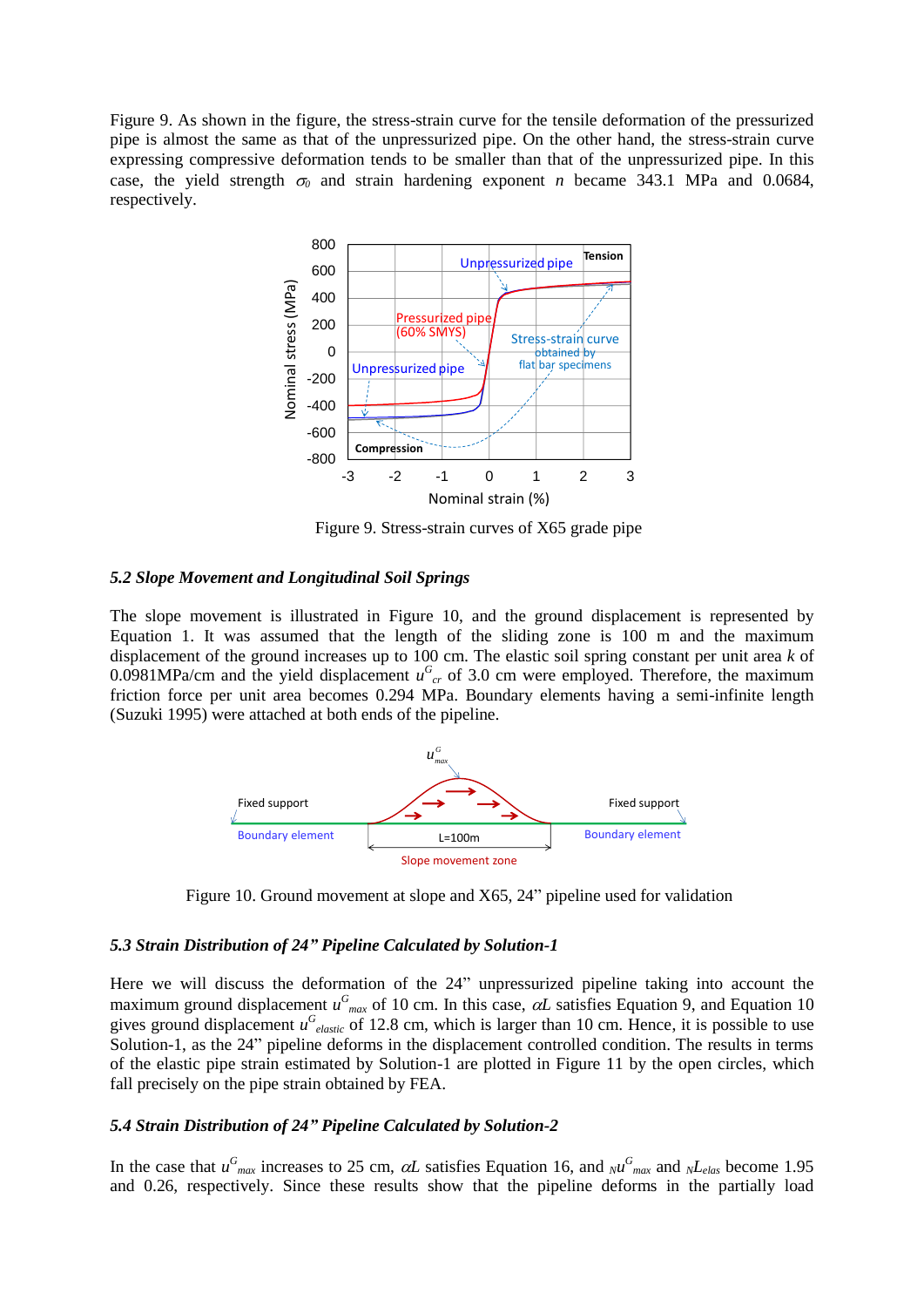controlled condition, Solution-2 is employed for the calculation. In this case, *Lcros(E)* of 26.7 m yielded *Lcros* of 30.4 m and *Lslip* of 23.2 m in the calculations by Equations 18 and 19, respectively. The strain distributions of the 24" unpressurized pipeline calculated by Solution-2 are plotted in Figure 12 over the range *-*  $L_{\text{cros}} \le x \le L_{\text{cros}}$ , and the results obtained by FEA are also shown for comparison. As shown in the figure, the elastic strain distribution calculated by Solution-2 displays excellent agreement with that obtained by FEA assuming the pipeline is elastic. The inelastic pipe strain distribution was obtained in accordance with the proposed calculation method by using the cross line. The inelastic strain distribution of the pipeline also shows good agreement with the results obtained by FEA taking into account the strain hardening properties. It should be mentioned that the inelastic pipe strain becomes the same as the ground strain with the ranges  $-30m \le x \le -25m$  and  $25m \le x \le 30m$ .



Figure 11. Strain distribution of X65, 24" unpressurized pipeline  $(u_{max}^G=10cm)$  $-10$  and



Figure 12. Strain distribution of X65, 24" unpressurized pipeline ( $u_{max}^G$ =25cm)

## *5.5 Strain Distributions of 24" Pipeline Calculated by Solution-3*

In case the maximum ground displacement  $u_{max}^G$  develops to 100 cm,  $N u_{max}^G$  and  $N L_{elas}$  become 8.71 and 0.069, respectively. Then *Lcros* of 38.7 m and *Lslip* of 36.9 m were obtained by Equations 18 and 19, respectively. Therefore, Solution-3 is applied to calculate the strain distribution of the pipeline. Figures 13 and 14 plot the strain distributions of the 24" unpressurized and pressurized pipelines, respectively. The elastic and inelastic strain distributions obtained by FEA are represented by the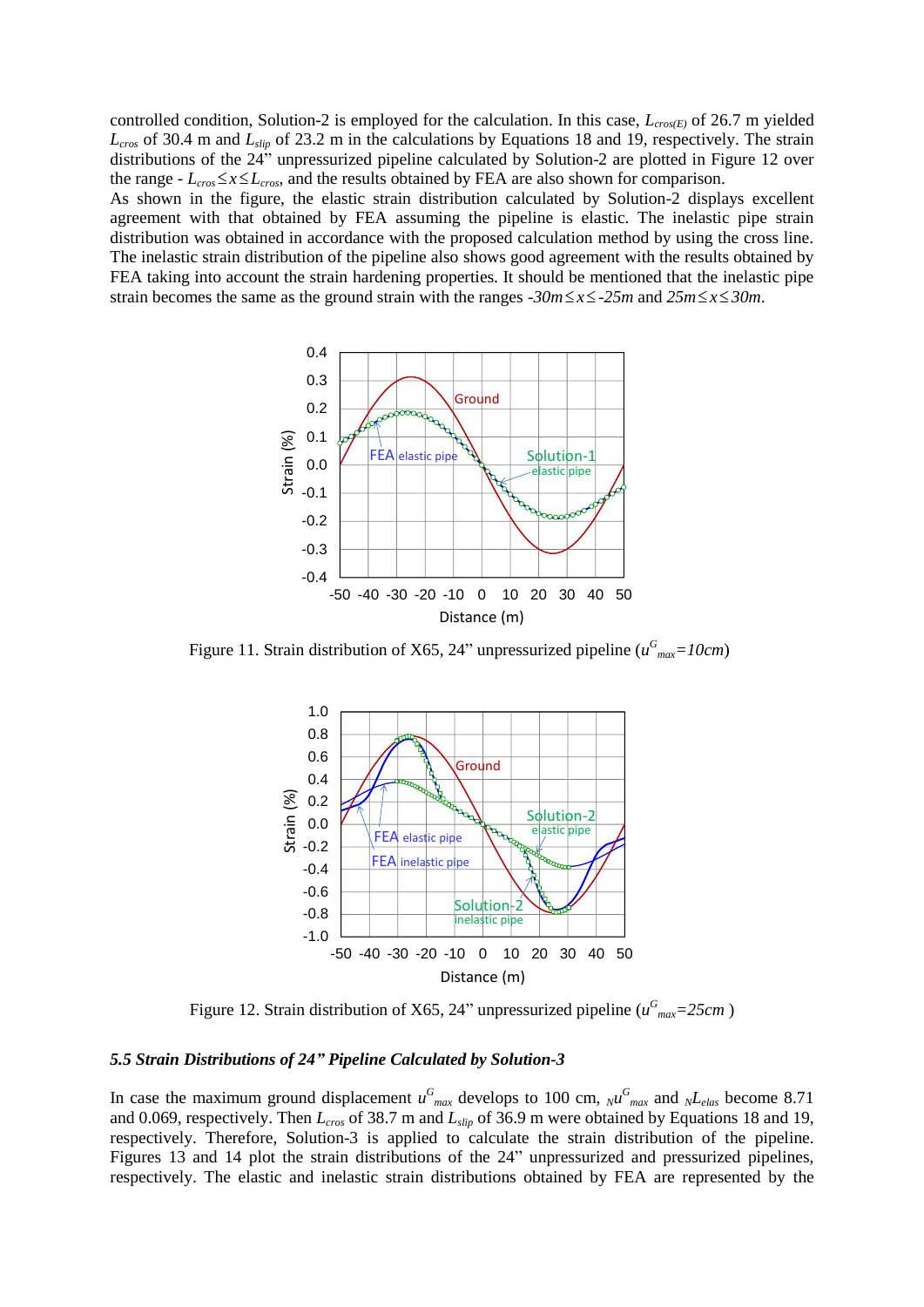thinner and thicker solid lines, respectively. The open circles express the elastic strain distribution calculated by Solution-3, and the open rectangles plot the inelastic strain distribution converted from the elastic strain distribution by using the proposed strain conversion procedure.

As shown in Figure 13, both the elastic and inelastic strain distributions of the 24" unpressurized pipeline estimated by Solution-3 coincide extremely closely with those obtained by FEA. The strain distributions of the 24" pressurized pipeline shown in Figure 14 represent almost the same tendencies as those in Figure 13.  $\mathbf{1}$ 



Figure 13. Strain distribution of X65, 24" unpressurized pipeline ( $u_{max}^G$ =100cm)  $\begin{array}{cccccccc}\n\end{array}$ 



Figure 14. Strain distribution of X65, 24" pressurized pipeline ( $u_{max}^G$ =100cm)

# **6. CONCLUSIONS**

A new design method to predict the inelastic strain distributions of pipelines induced by ground movement was proposed by adopting the elastic solutions and strain conversion procedure. Consequently, the proposed design method was validated by comparing the strain distributions obtained by FEA. The results are summarized as follows.

 The elastic strain distributions of the unpressurized pipeline estimated by the elastic solutions showed excellent agreement with the results obtained by FEA.